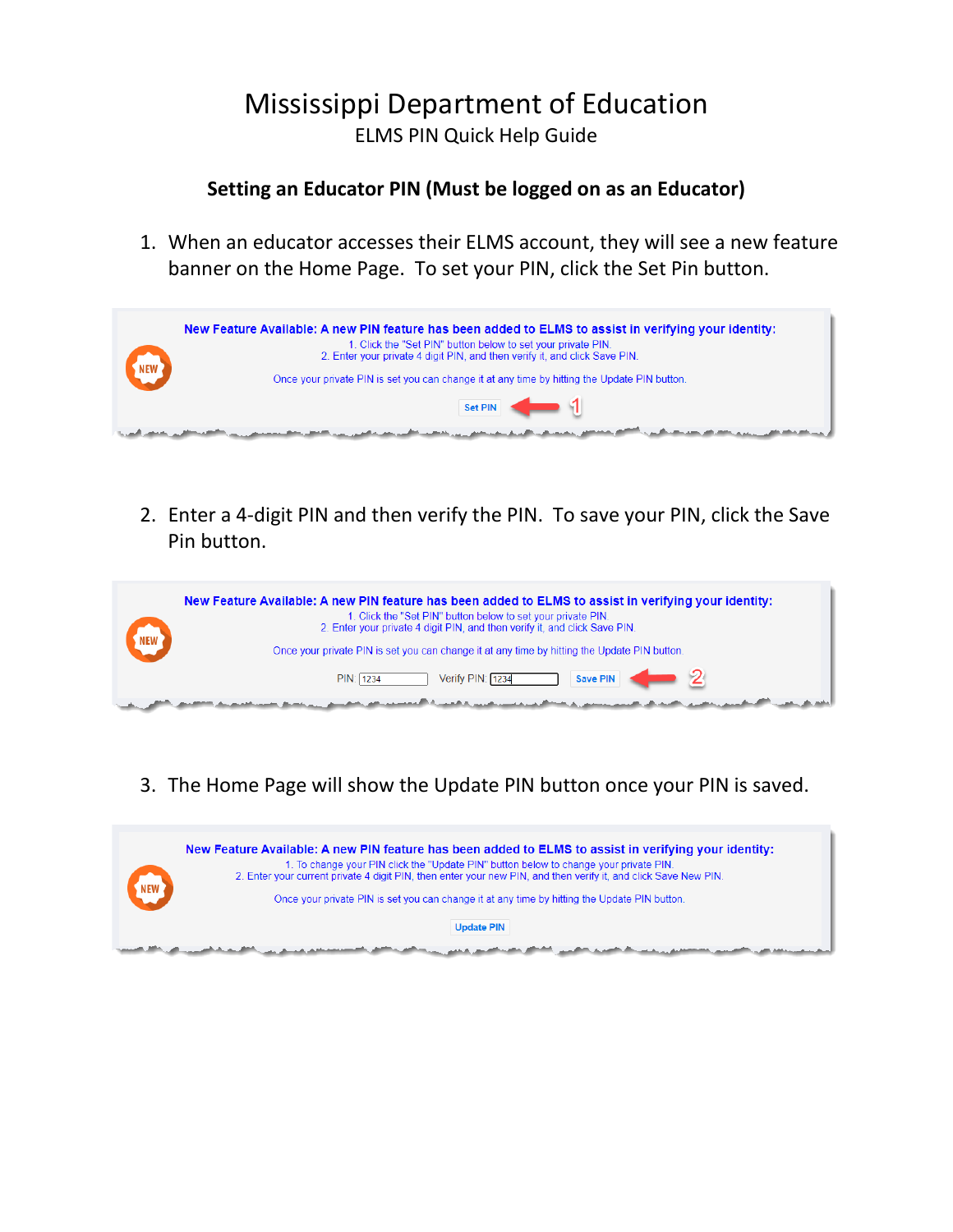# Mississippi Department of Education ELMS PIN Quick Help Guide

### **Updating an Existing Educator PIN (Must be logged on as an Educator)**

1. When an educator accesses their ELMS account, they will see a new feature banner on the Home Page. Educators can set a saved PIN to a new by clicking the Update PIN button.



2. Enter your current PIN, and then enter and verify the new PIN. Once these are entered, the new PIN is saved by clicking the Save New PIN button.



3. The Home Page will show the Update PIN button once your new PIN is saved.